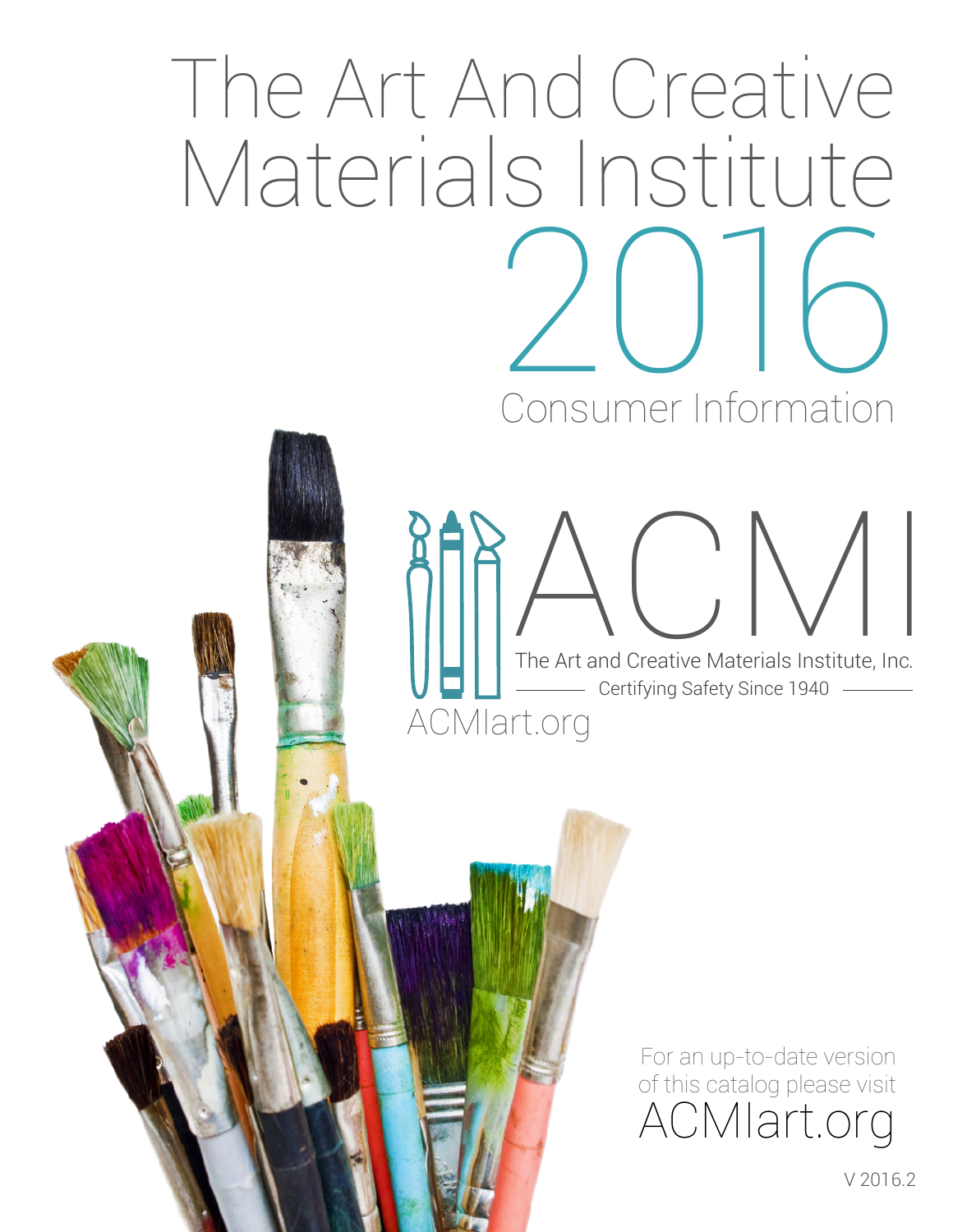# Table of **Contents**







[8](#page-7-0)6



- [Allergen Information](#page-7-0)
- [9](#page-8-0) [Members](#page-8-0)
	- [Youth Art Month](#page-9-0)



Nicole Pelissier Marketing & Membership Director [NPelissier@ACMIart.org](mailto:NPelissier%40ACMIart.org?subject=) (781) 556-1044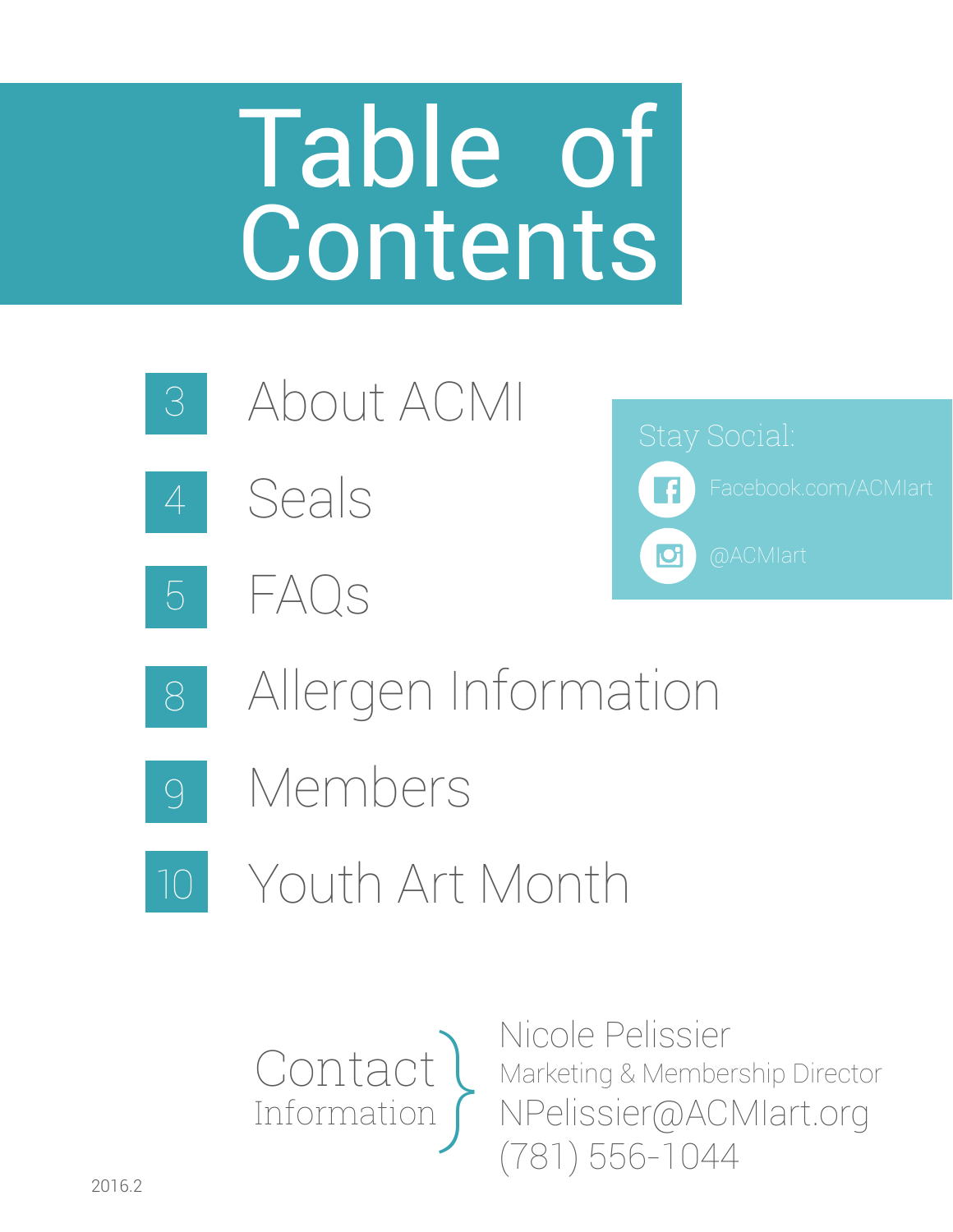#### ABOUT

## <span id="page-2-0"></span>The Art and Creative Materials Institute

The Art and Creative Materials Institute, Inc. (ACMI) is an international association of about 200 art, craft and creative material manufacturers which seeks to promote safety in art and creative products through its certification program. Many small companies, as well as large ones, participate in the ACMI product certification program. We are very proud of the fact that nearly a quarter of these companies are long-standing members (20+ years) of ACMI.

Did you know? We have over 7,000 the AP Seal or CL Seal.

For a list of ACMI Certified [ACMIart.org/P](http://ACMIart.org/Products)roductList

Relationship with<br>Duke University Duke University

For over 75 years, the ACMI program for children's art materials has used the AP Seal to certify products that are "non-toxic" (that is, containing no materials in sufficient quantities to be toxic or injurious to humans, including children, and therefore safe when used as directed). In 1982, the program was expanded to include a much broader range of art materials, including adult products, certifying them to be non-toxic (AP Seal) or ensuring that they carry appropriate health warning labels (CL Seal) where necessary. ACMI-certified product seals (AP and CL) indicate that these products have been evaluated by a qualified toxicologist and are labeled in accordance with the Federal Hazardous Substances Act (FHSA) and the Labeling of Hazardous Art Materials Act, a 1988 addition to the FHSA. Each product in the program undergoes extensive toxicological evaluation that covers both acute and chronic toxicity concerns before it is granted the right to bear the ACMI certification seals. The ACMI product certification program includes an on-going review of the latest scientific and regulatory information available to keep the program current. The program also includes a five-year review of product formulations to meet the requirements of the federal Labeling of Hazardous Art Materials Act.

ACMI's toxicology team, located at Duke University's Division of Occupational and Environmental Medicine, has over 30 years' experience evaluating more than 60,000 art material formulations for ACMI members. ACMI also has a Toxicological Advisory Board composed of leading toxicological experts who act as a review board on issues of toxicity, review the criteria used by ACMI's toxicologist team and make recommendations to ACMI.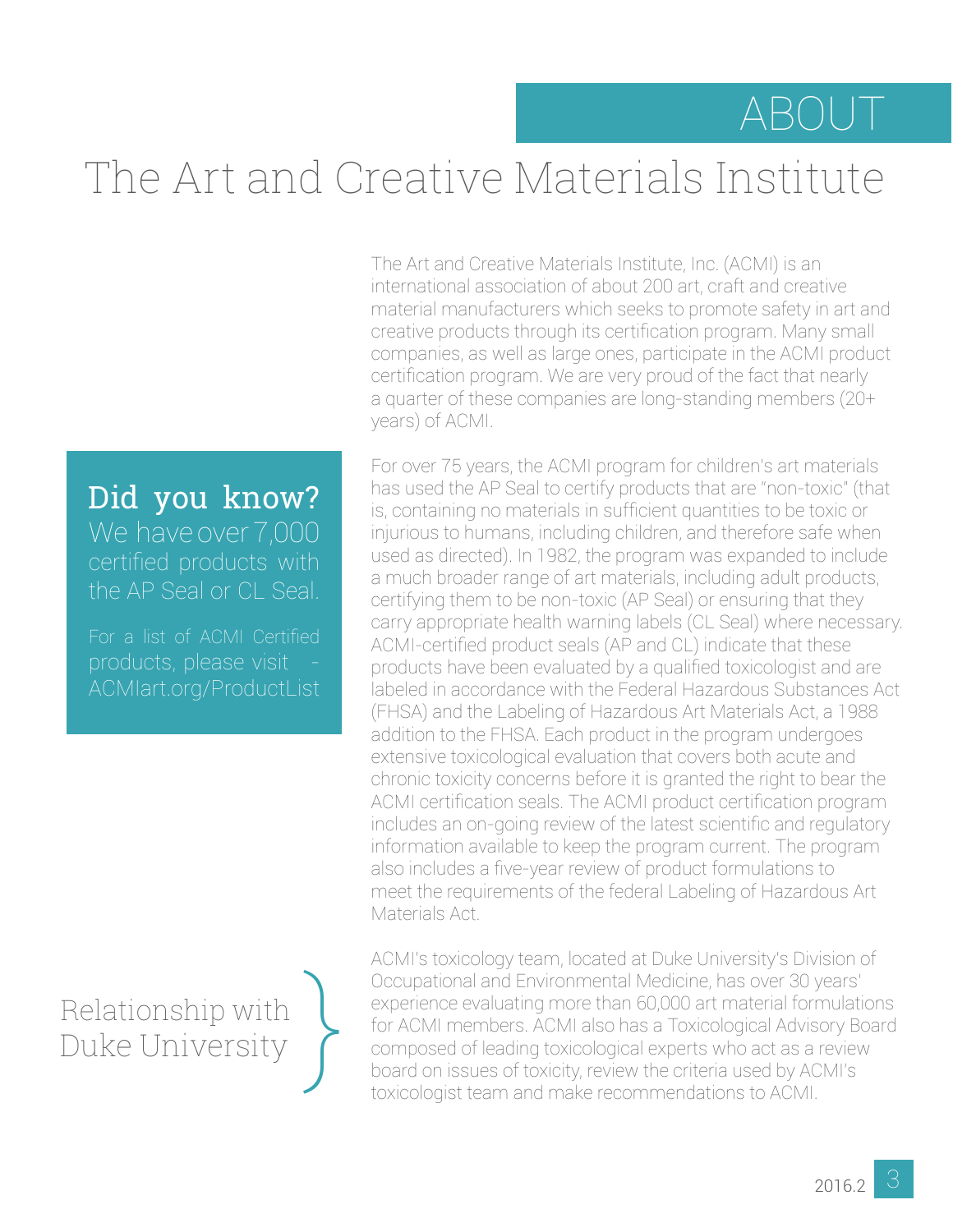#### <span id="page-3-0"></span>SEALS

#### Approved Product



The AP (Approved Product) Seal identifies art materials that are safe when used as directed and that are certified in a toxicological evaluation conducted by a board certified toxicologist that they contain no materials in sufficient quantities to be toxic or injurious to humans, including

#### Read the label!

Knowledge of materials and their eat, drink or smoke while using any art and craft materials. Clean yourself use products for skin painting or materials to other containers; you will lose the valuable safety information that is on the product package.

children, or to cause acute or chronic health problems. Such products are certified by ACMI to be labeled in accordance with the chronic hazard labeling standard, ASTM D 4236, the FHSA and the federal Labeling of Hazardous Art Materials Act (LHAMA).

#### Cautionary Labeling



The CL (Cautionary Labeling) Seal identifies products that are certified to be properly labeled in a program of toxicological evaluation by a toxicologist for any known health risks and with information on the safe and proper use of these materials. This Seal appears on only a small percentage of adult art materials in ACMI's certification program and on none of the children's materials. These products are also certified by ACMI to be labeled in accordance with the chronic hazard labeling standard, ASTM D 4236, the FHSA and LHAMA. Products with this seal

are not hazardous if used correctly. It is important to read the product label in full before opening a product that has the CL Seal. These products should never be given to children in grade 6 or lower, or anyone who for any reason is unable to read, understand or implement safety labeling and instructions.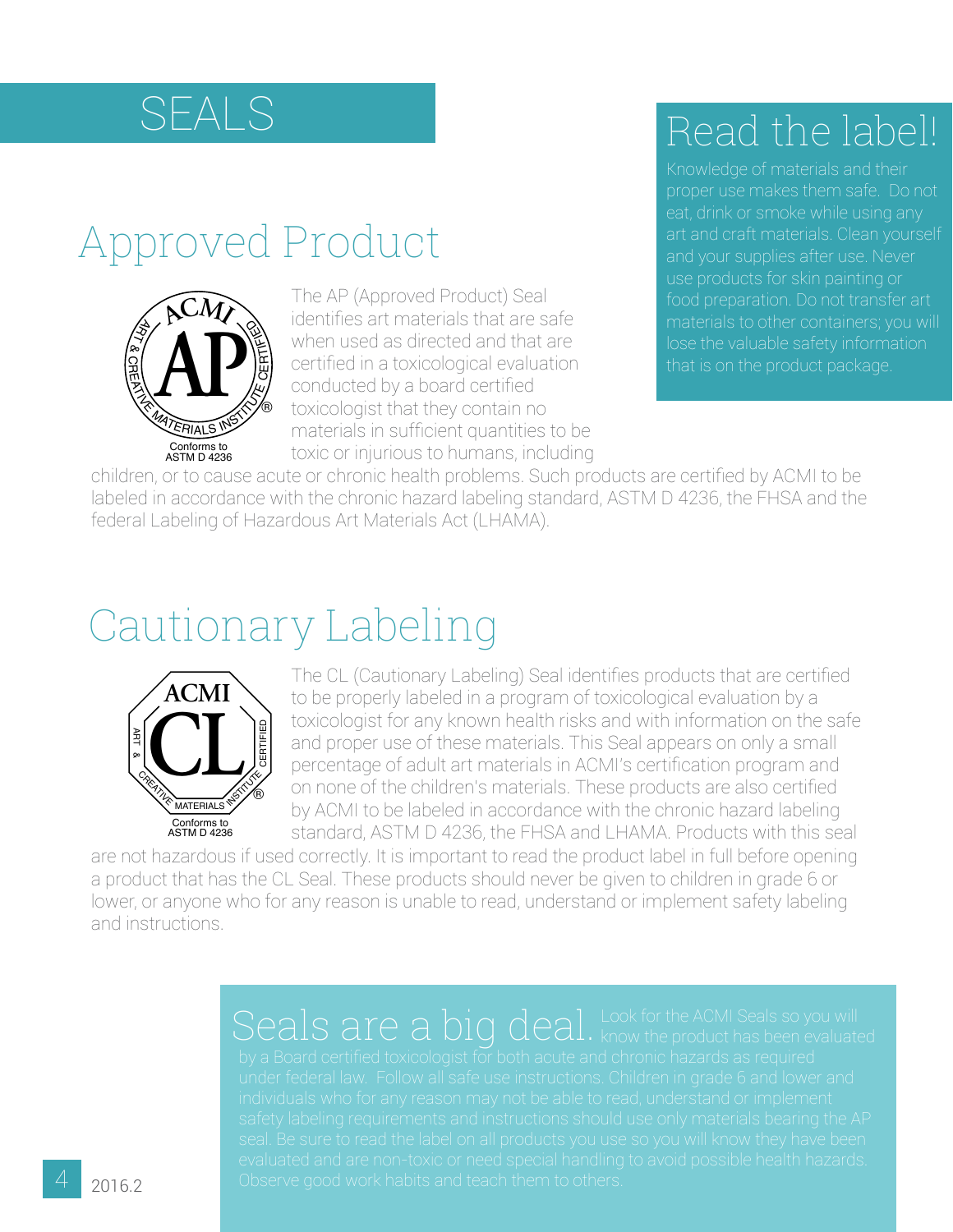#### <span id="page-4-0"></span>FAQ

## Frequently Asked Questions about ACMI

Q. What makes an art material "safe"?

Knowledge of materials, their proper use and compliance with use<br>instructions make art materials "safe." Be sure to read the label on<br>all products you use so you will know they have been evaluated<br>and are pop-toxic (that i instructions make art materials "safe." Be sure to read the label on all products you use so you will know they have been evaluated and are non-toxic (that is, containing no materials in sufficient quantities to be toxic or injurious to humans, including children, and therefore safe when used as directed), or need special handling to avoid possible health hazards. Follow all safe use instructions. Look for the ACMI Seals so you will know the product has been evaluated by a Board certified toxicologist for both acute and chronic hazards under federal law. Or, you may see other indications that the product conforms to ASTM D 4236, the chronic hazard labeling standard that is now part of the U.S. labeling law.

Why and how are art materials regulated by U.S. Law? **Q.**

ASTM D 4236 started as a voluntary labeling standard for<br>
already in use by 85-90% of art and craft material manufacturers<br>
arior to when the federal Labeling of Hazardous Art Materials Act (LHAMA) evaluating chronic hazards in art and craft materials and was prior to when the federal Labeling of Hazardous Art Materials Act (LHAMA) went into effect (in late 1990). The Federal Hazardous Substances Act (FHSA) already required manufacturers to evaluate and label for acute hazards. LHAMA amends the FHSA to require art and craft materials manufacturers to evaluate their products for their ability to cause chronic illness and to place cautionary labeling on those that do. LHAMA encodes ASTM D-4236 into FHSA and provides for encoding future revisions to the standard. Art and craft material manufacturers who wish to sell their products in the U.S. must have their products evaluated by a Board certified toxicologist to ensure that they are properly labeled for the consumer. All art materials must be labeled "Conforms to ASTM D 4236" in order to be in compliance with LHAMA, whether the product is non-toxic, or requires labeling for safe use/potential health hazards.

**Q.** Should I get a SDS for each product I use?

Not necessarily. Actually, the most accurate place to get<br>information on the products you use is right on the label!<br>what the product in the product that may cause<br>potential hazards: what the product hazards are if the pro information on the products you use is right on the label! The label  $\blacksquare$  will tell you the ingredients in the product that may cause any potential hazards; what the potential hazards are if the product is not used properly; and how to use the product properly. Safety Data Sheets (SDSs) can also provide helpful information but are intended for potential workplace exposure to hazardous chemicals. Workplaces and schools in some states require SDSs under right-to-know laws.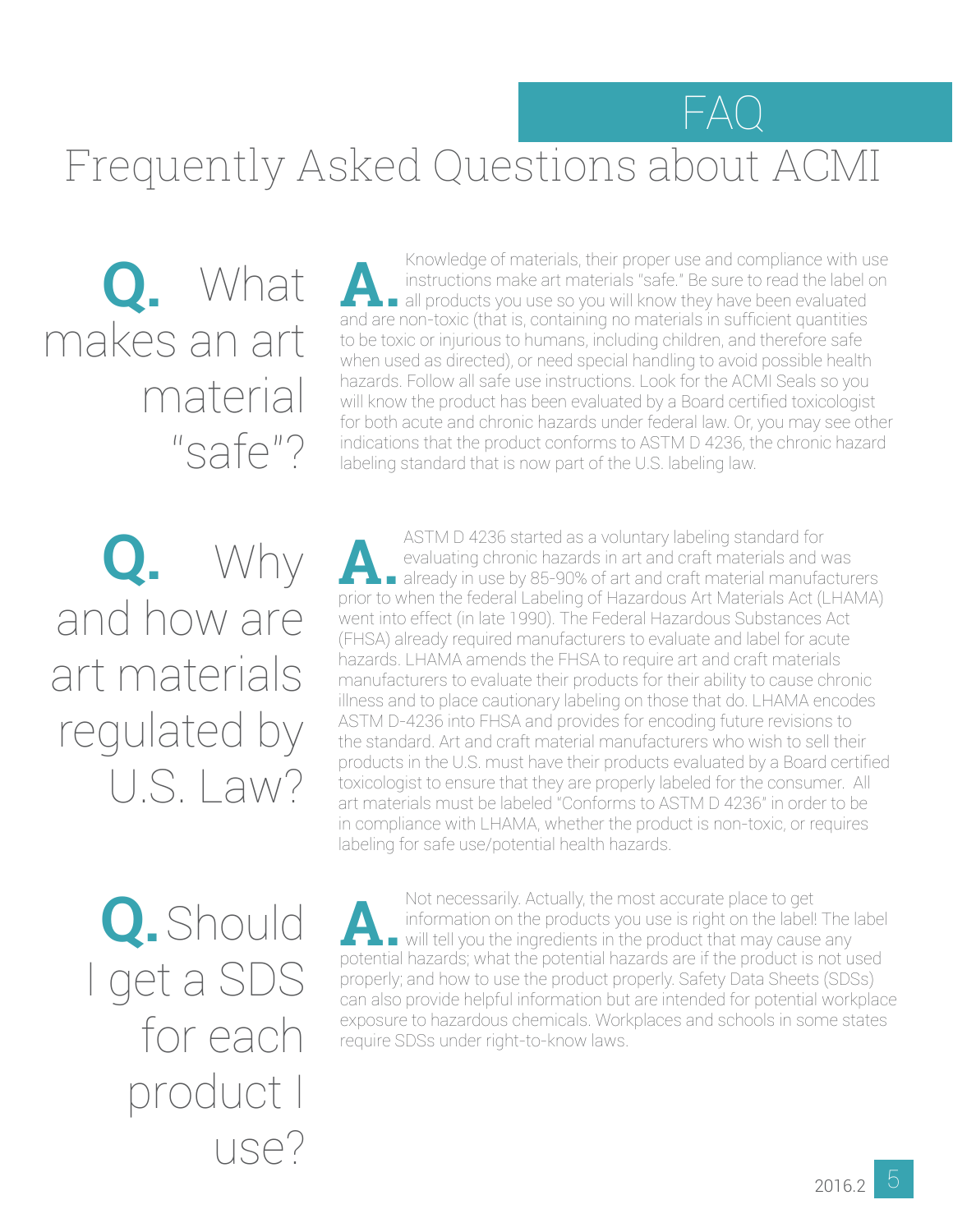### FAQ CONT.

**Q.** Can ACMI certified products be used to face paint or create tattoos?

Even though the ACMI Certification Program includes<br>skin contact, ingestion and inhalation exposures in<br>its evaluation of art material products, ACMI does skin contact, ingestion and inhalation exposures in not certify the safety of such products used in "cosmetic"type applications like face paints and tattoos. Products such as face paints, surgical/skin markers, nail paints or polishes, etc. are considered cosmetic products under the law because they are intended to be applied to the human body and therefore are regulated under the requirements of the Food and Drug Administration (FDA) and the Federal Food, Drug and Cosmetic Act. In contrast, ACMI-certified art material products are regulated under a different federal regulatory program implemented and enforced by the Consumer Product Safety Commission, under which products are expected to have only incidental or limited skin contact as a foreseeable or predictable use of the product.

**Q.** What do "acute"  $\overline{\phantom{a}}$  "Acute" and "chronic" refer to different types of toxic reactions. An acute reaction means the effect will<br>and "chronic" mean? The annumediately or soon after using the product<br>that causes reactions. An acute reaction means the effect will occur immediately or soon after using the product one time or for a short period of time. For example, something that causes a skin rash, irritates your eyes, or causes immediate sickness, is acutely toxic. A chronic reaction means the effect will occur over time (months or even years). For example, something that causes adverse effects, like cancer, after long term exposure is chronically toxic. Products can cause acute effects, chronic effects, both types, or neither.

**Q.** Are common allergens found in art materials?

**ACMI** has developed a paper to address this topic that can be accessed on page 8 of this document or by visiting the FAQs section on our website (www. ACMIart.org).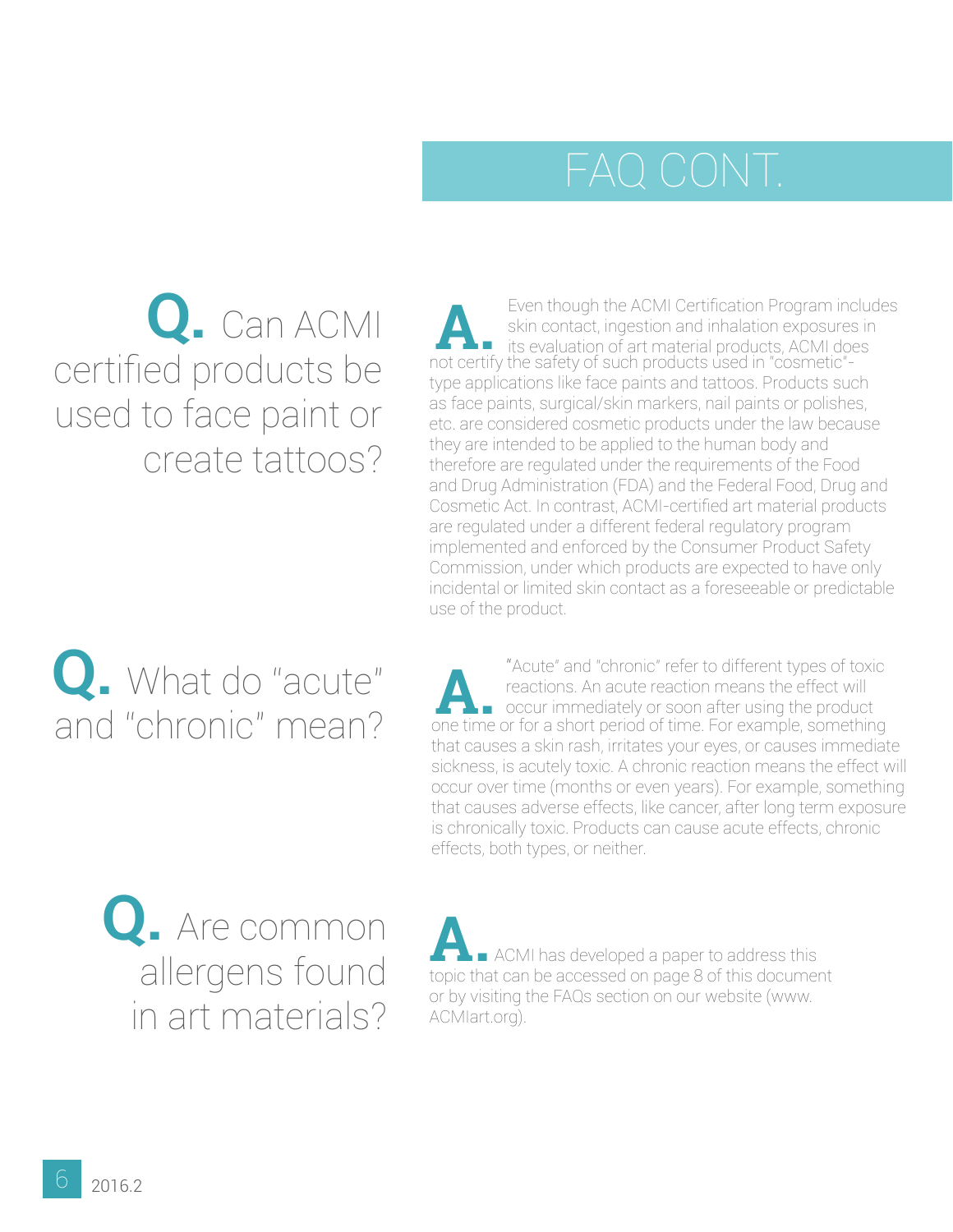**Q.** Does product certification under ACMI's program mean that the product also complies with California's Proposition 65, the federal Toxic Substances Control Act, Canadian law, or laws in other states or countries?

 **Q.** How can I get an electronic copy of ACMI-certified products?

No. ACMI's certification program<br>encompasses only the requirement<br>of the U.S. Federal Hazardous encompasses only the requirements of the U.S. Federal Hazardous

Substances Act and the federal Labeling of Hazardous Art Materials Act.

**A.** You can access an electronic copy of ACMI-certified products at www.acminet.org.

Still have a question? Email us! [NPelissier@ACMIart.org](mailto:NPelissier%40ACMIart.org?subject=)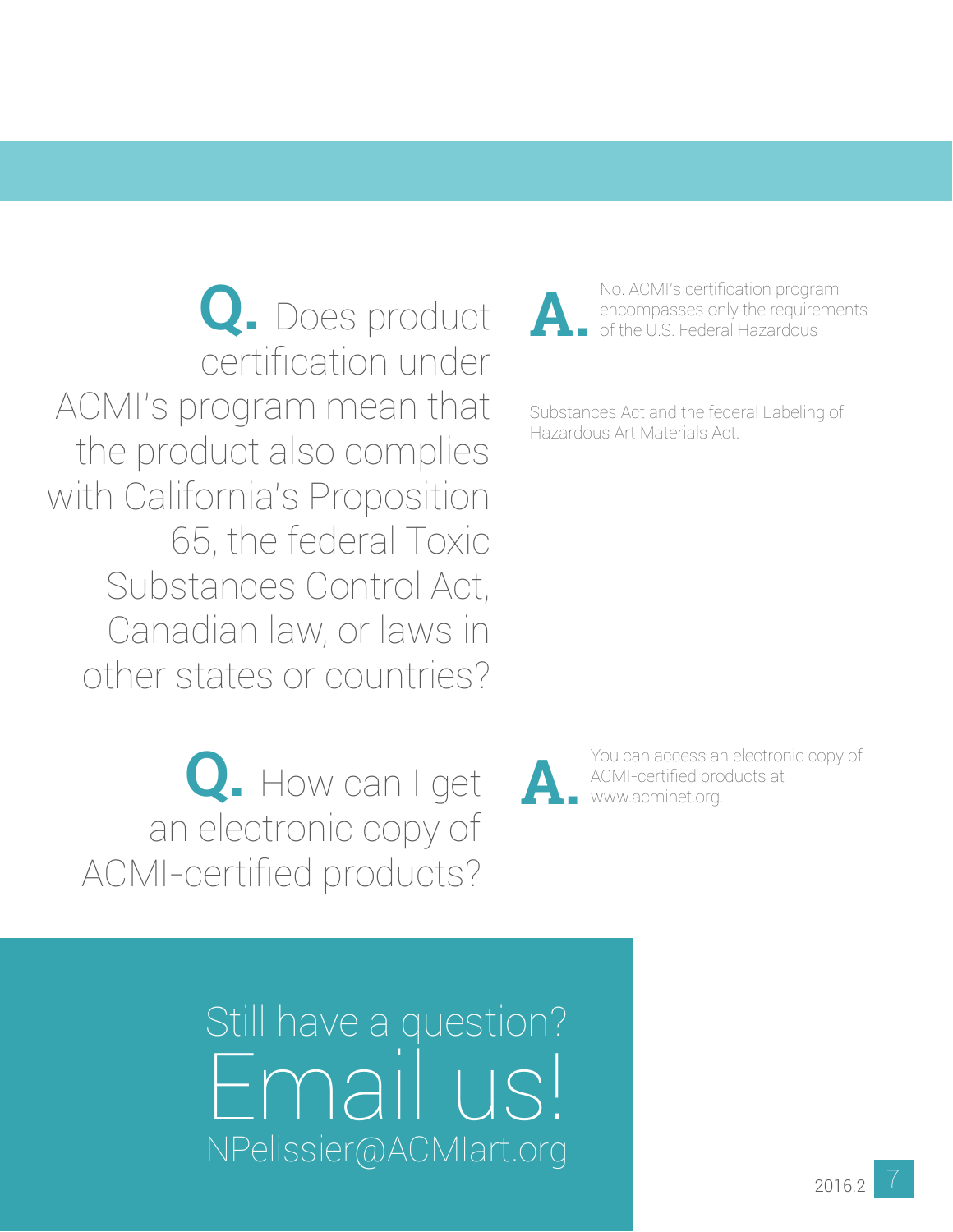# <span id="page-7-0"></span>ALLERGENS

This information is updated as of February 2016. For updates on this information please visit ACMIart.org This information is subject to change without notice. For specific health concerns, contact the product manufacturer.

# Potential Allergens in Art Materials

ACMI "AP" certified children's products do not contain the following items of concern:

> millet sorghum quinoa barley tree nuts peanuts or peanut oil eggs or egg protein sesame or sesame oil

 soy protein pumpernickel rye oats barley pork zucchini

#### **Steps for immediate allergen concerns:**

- Read the label on the product of concern. Collect information including the product name, color, type of exposure, time of exposure, label warnings, etc.
- Contact Poison Control using the information below.
- For serious allergic reactions, get to a hospital immediately and your physician can contact Duke Toxicology for further information regarding ingredients in but do not risk additional exposure. Duke Toxicology will only give information to qualified health professionals.

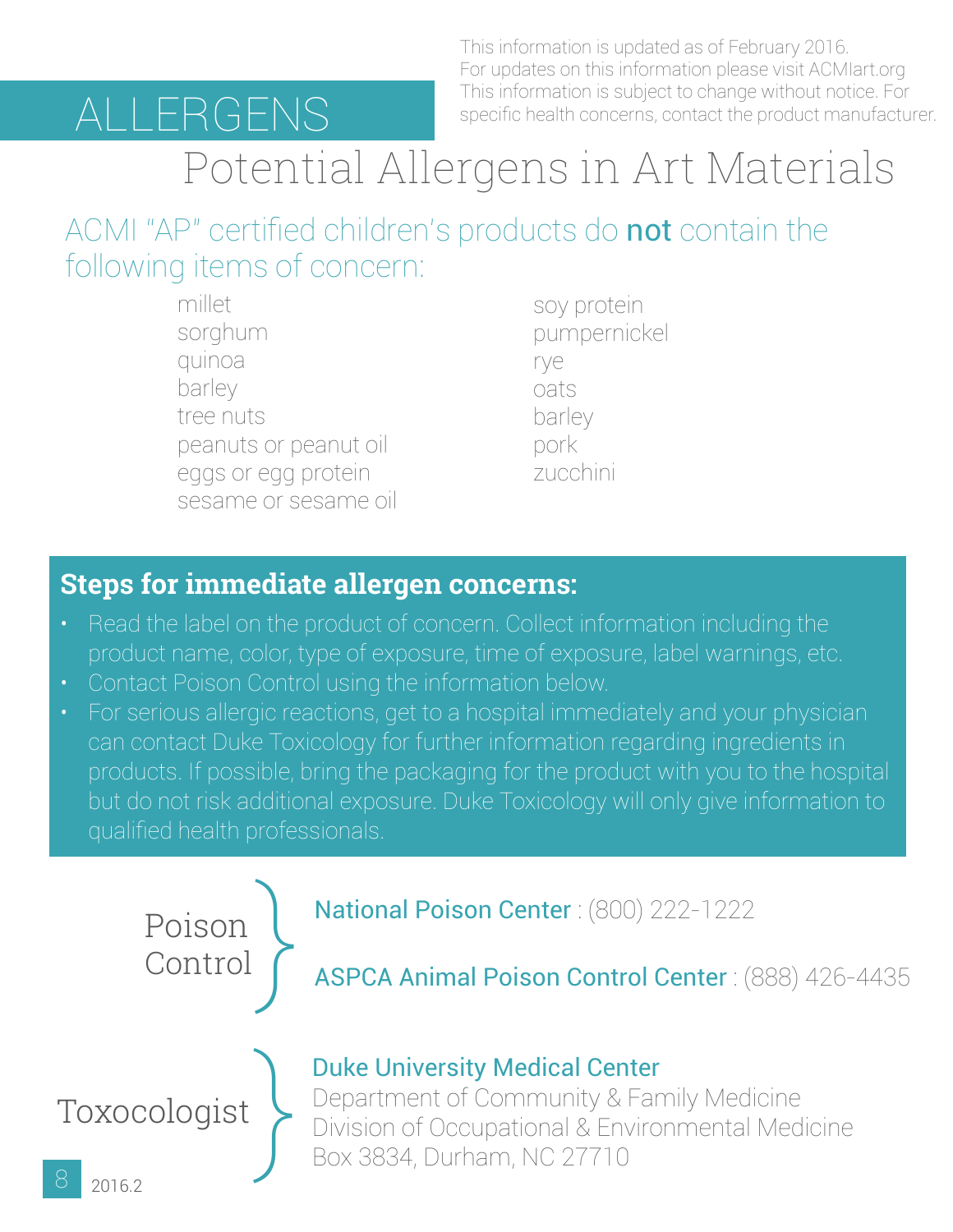#### MEMBERS

#### <span id="page-8-0"></span>Active Member List as of August 2016

ACCO Brands Activa Products, Inc. Aida Chemical Industries Co. Alpha Art Materials Amalgamated Specialties/Amspec American Art Clay Co., Inc. American Crafts American Foam Technologies American Tombow, Inc. Amos Corporation Anji Wande Medical Art Spectrum Manufacturing Co. Art Suply Enterprises/MacPherson's Artarch LTD. Artel S.A.I.C. Artmate Co., Ltd. Aruna Avery Dennison AVT Paints B & B Etching Products, Inc. Bali Taru Utama Beifa Group Co. BIC Corporation Blick Art Materials, LLC Blockx Fils S.A., J. Bradley Systems, Inc. Brevillier Urban & Sachs Buncho Corporation Caran D'Ache Of Switzerland Ceramica Collet S.A. Certified Color Corp. Chameleon Art Products Chartpak Charvin S.A.R.L Chavant, Inc. Chenille Kraft Chroma Acrylics Clay and Paint Factory S.A. ColArt Americas Inc Color Craft, Ltd. Colorantes Importados Colorfin LLC Colors of Nature Cra-Z-Art Corp. Crafts for Kids Cranfield Colours Ltd Crayola LLC Creative Mark Creative Paperclay Co., Inc. Crown Ball Pen Co. CUL Distributors Cyanotype Store Daler-Rowney Limited Dallas Lighthouse Day-Glo Color Corp. DecoArt, Inc. Demco EnCouleurs Derivan Pty. Ltd. Derwent Pencils DESIGN MASTER Discount School Supply / Excelligence Learning Dixon Ticonderoga Company Dong-A Teaching Materials Draw.TEC GmbH & Co. KG Dri Mark Products, Inc.

Educational Equipment Co. Elmer's Products, Inc. Essendant, Inc. Exaclair Faber-Castell Peruana Faber-Castell S.A. Faber-Castell Vertrieb GmbH Fibro Source USA Inc. Fiebing Company, Inc. General Pencil Company Glitterex Corporation Global Colours Globe Chemical Ind. Co. Great Lakes Clay & Supply Grupo Azor Mexico S.A. GuangZhou MAGI-WAP Handy Art, Inc. Havo B.V. Hebei Chinjoo Art Materials Technology Co, Ltd Helmar Australia Pty. Ltd. Highwater Clays, Inc. HK Holbein Inc. Holbein Works Ltd. Hornby Hobbies Ltd. Industria Maimeri SpA Industrias Facela, S.A Interquim S.A. Itoya Of America, Ltd. Jerry's Artarama JONG IE NARA Jovi, S.A. Kingder Colours of Canada Kingstone, Pt. Inc. Kokuyo Camlin Limited Kores De Mexico Kremer Pigmente GmbH & Co. KG Kreul, C. GmbH & Co. KG Kuretake Co., Ltd. Kusakabe Corp. LA-CO Industries, Inc. Lakeshore Learning Materials Lee Products Company Leeho Co., Ltd. Leonard, Charles Company Link Upon Advanced Mtls Corp Lion Pencil Co., Ltd. Loew-Cornell Lukas-Nerchau GmbH Luxor Int'l Manuscript Pen Company Ltd. Maped Helix USA Martin/F. Weber Co. Mavidon Medical Products Mayco Metal Adventures Michaels Stores Mijello Company Morris Pen Corp. Mungyo Kyojai Co. Nara Factory Co. Ltd Nicker Colour Co., Ltd. Ningbo Johnshen Stat. Ningbo Wuyun Pen Ningbo ZhiBao Stationery Co., Ltd. Office Depot

#### For an updated list of members and Licensees visit [ACMIart.org/MemberL](http://ACMIart.org/Members)ist

Officemate Old Holland Classic Oil Colors Omega Creative Industries Padico Co., Ltd. Paverpol Pebeo of America The Pencil Grip Co., Penglai Hiwe Stny & Sports Mfg Pentel of America Ltd. Pidilite Industries Limited Pilot Corp. of America Plaid Enterprises, Inc. Pojman Polymer Prods Polyform Products Company Powertex Creations Privee AG Co., Ltd. Qingdao Best Point Stationery Really Good Stuff Rich Art Color Co., Inc. Richards, S.P. Jack Richeson & Co., Inc. Roel Comercializadora S.A. De C.V. Rovin Ceramics/Motowi Royal & Langnickel Royal Talens BV Runyan Pottery Supply RUST-OLEUM Corp Sakura of America Salis International, Inc. Sandtastik Products, Inc. Sanford Corporation Saral Paper Co., Inc. Sargent Art, Inc. School Specialty Seattle Pottery Supply Inc. Sennelier - Sauer Shang Hai SIIC Marie Painting Shield Color Co. Shijiazhuang Chuanhao Trading Co. Ltd. ShinHan Siam Quality Ind. Sino Harvest Smith, Daniel Inc. Southwest School & Office Supply Spectrum Glazes Inc. Speedball Art Products Co. Spotless Punch Stabilo Int'l. Staedtler, Inc. STAPLES STARworks Ceramics Stockmar GmbH & Co., Hans Sulky of America Superstrong Stationery Tara Materials Thien Long Grp Corp TiTi Co., Ltd Too Marker Products Topenca, LLC Turner Colour Works Ltd. Uchida of America Unecol Adhesives North America, LLC Union Rubber, Inc. Utrecht Manufacturing LLC Van Aken International Wenzhou Aihao Pen Trade Co., Ltd. WEVEEL Wuxi Phoenix Artist Materials Co., Ltd. Yachiyo Inds Co., Ltd. Yasutomo & Company Zebra Pen Corp.

2016.2